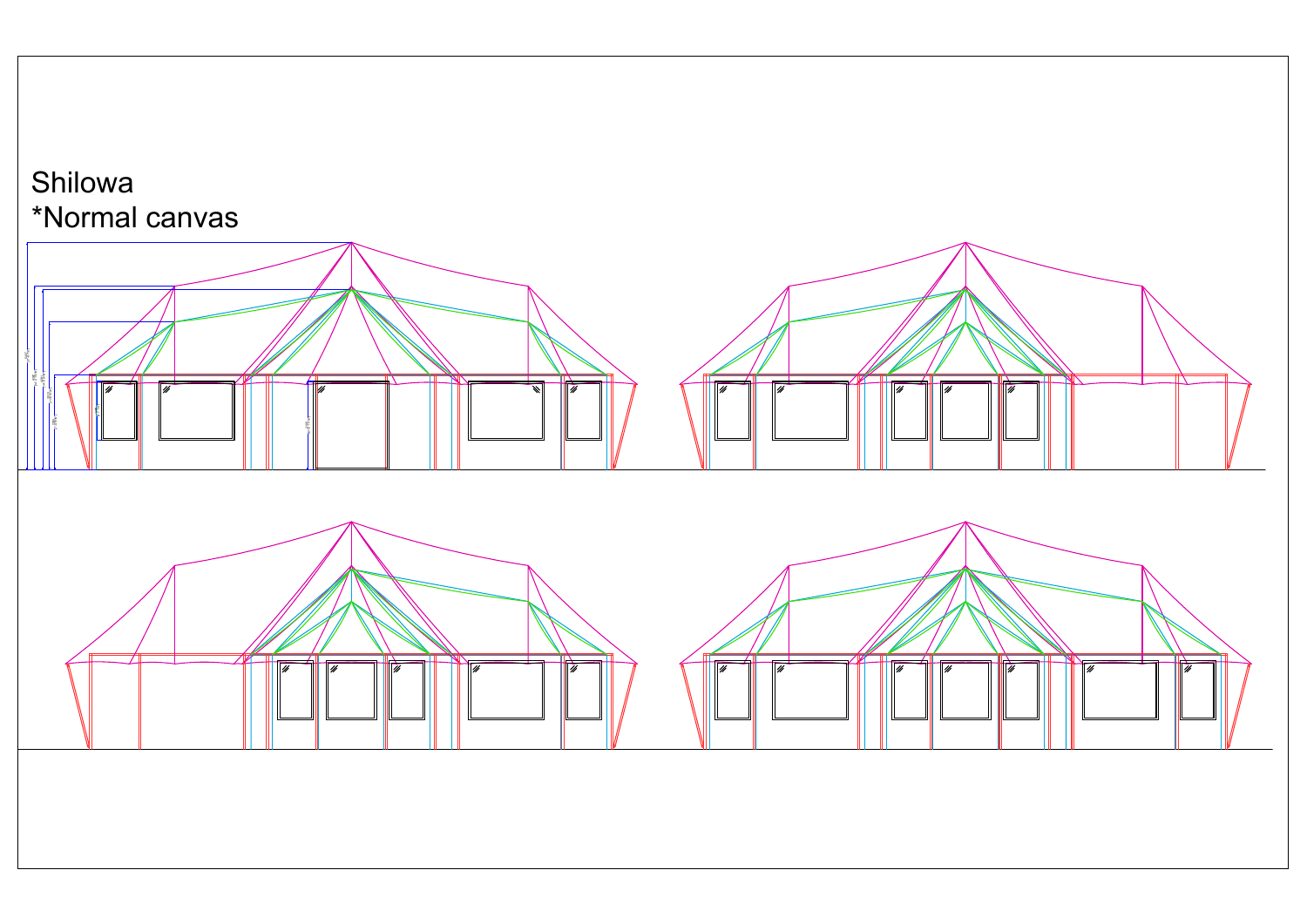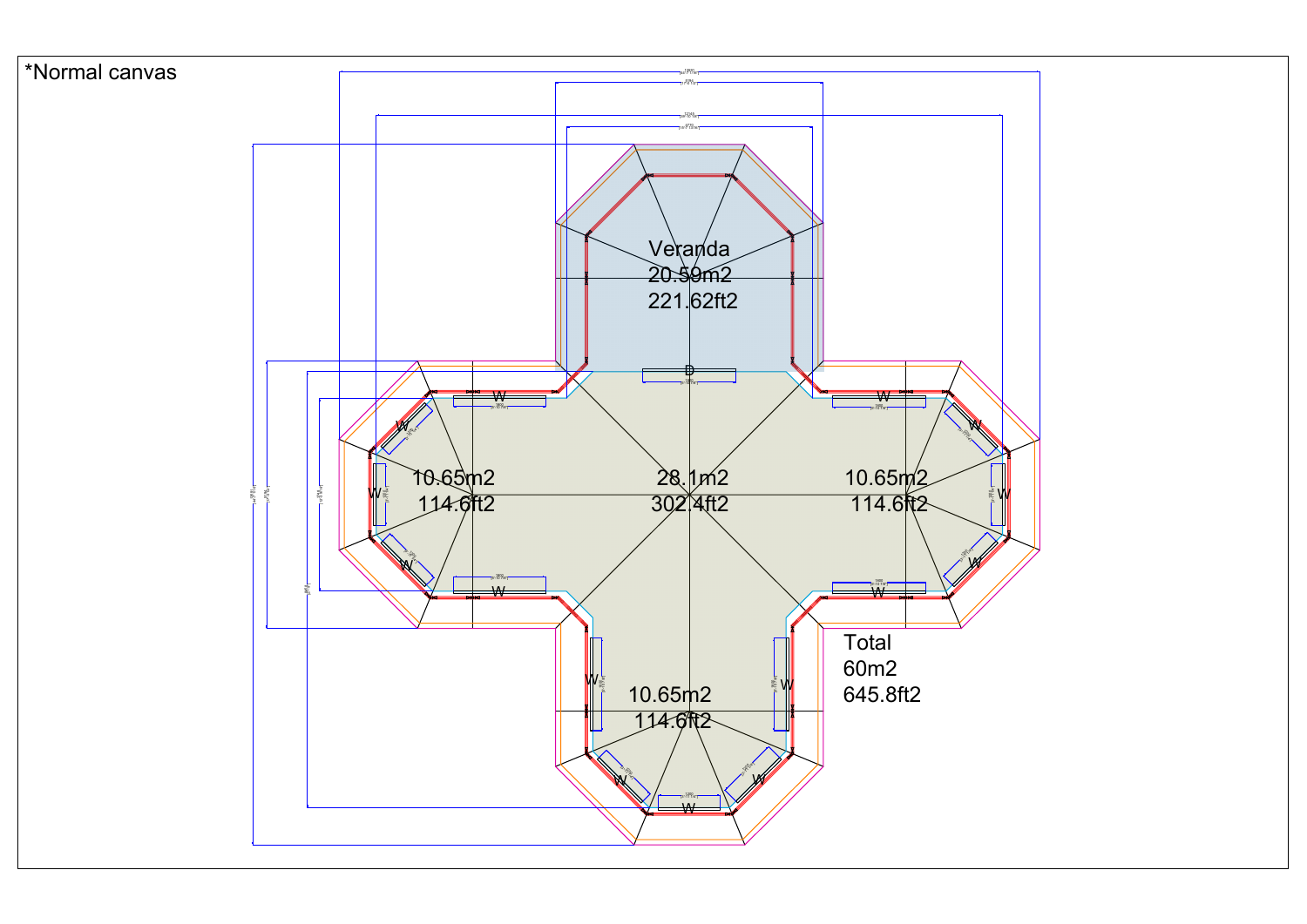![](_page_2_Figure_1.jpeg)

![](_page_2_Figure_2.jpeg)

![](_page_2_Figure_3.jpeg)

## Shilowa \*Insulated canvas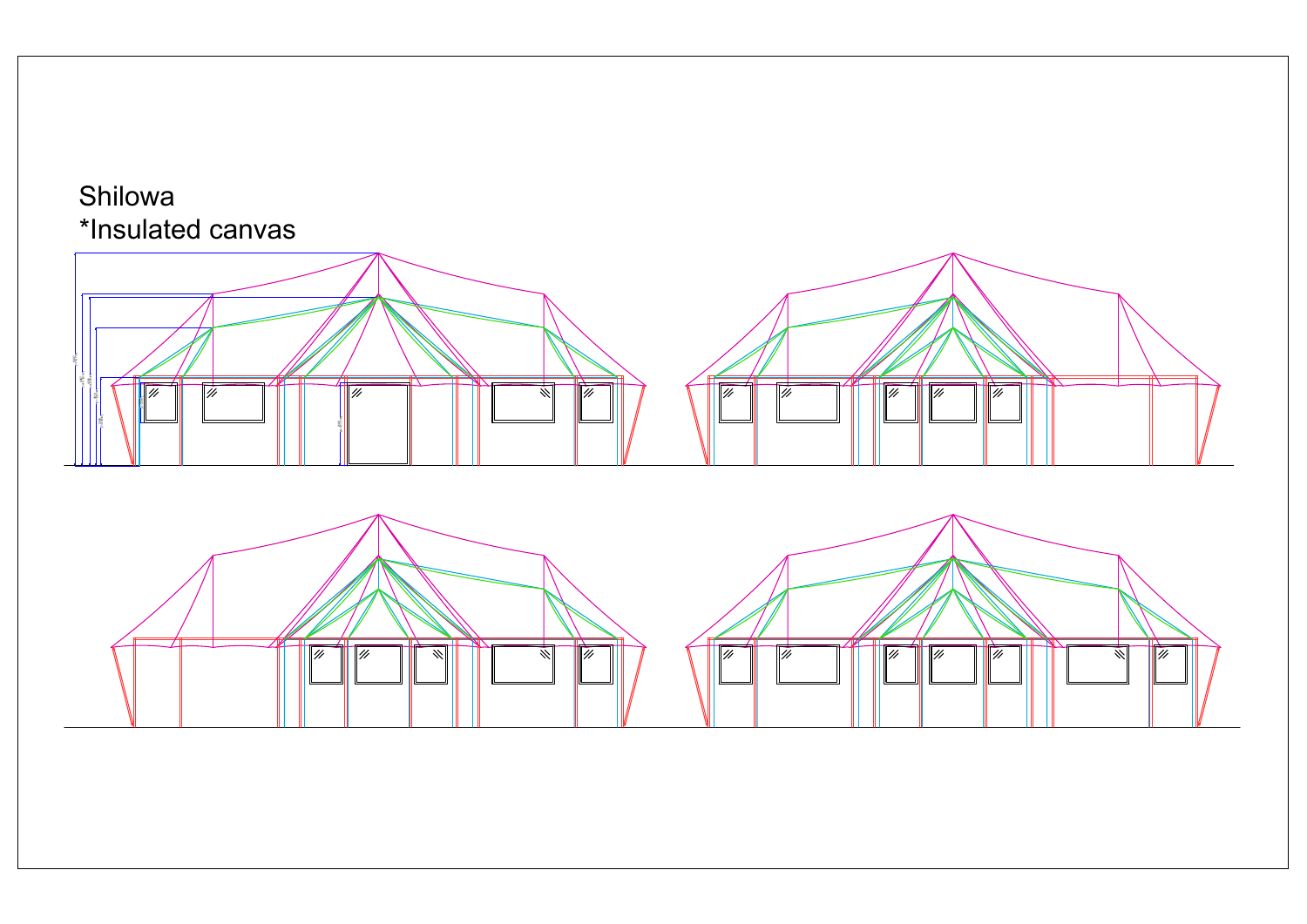![](_page_3_Figure_0.jpeg)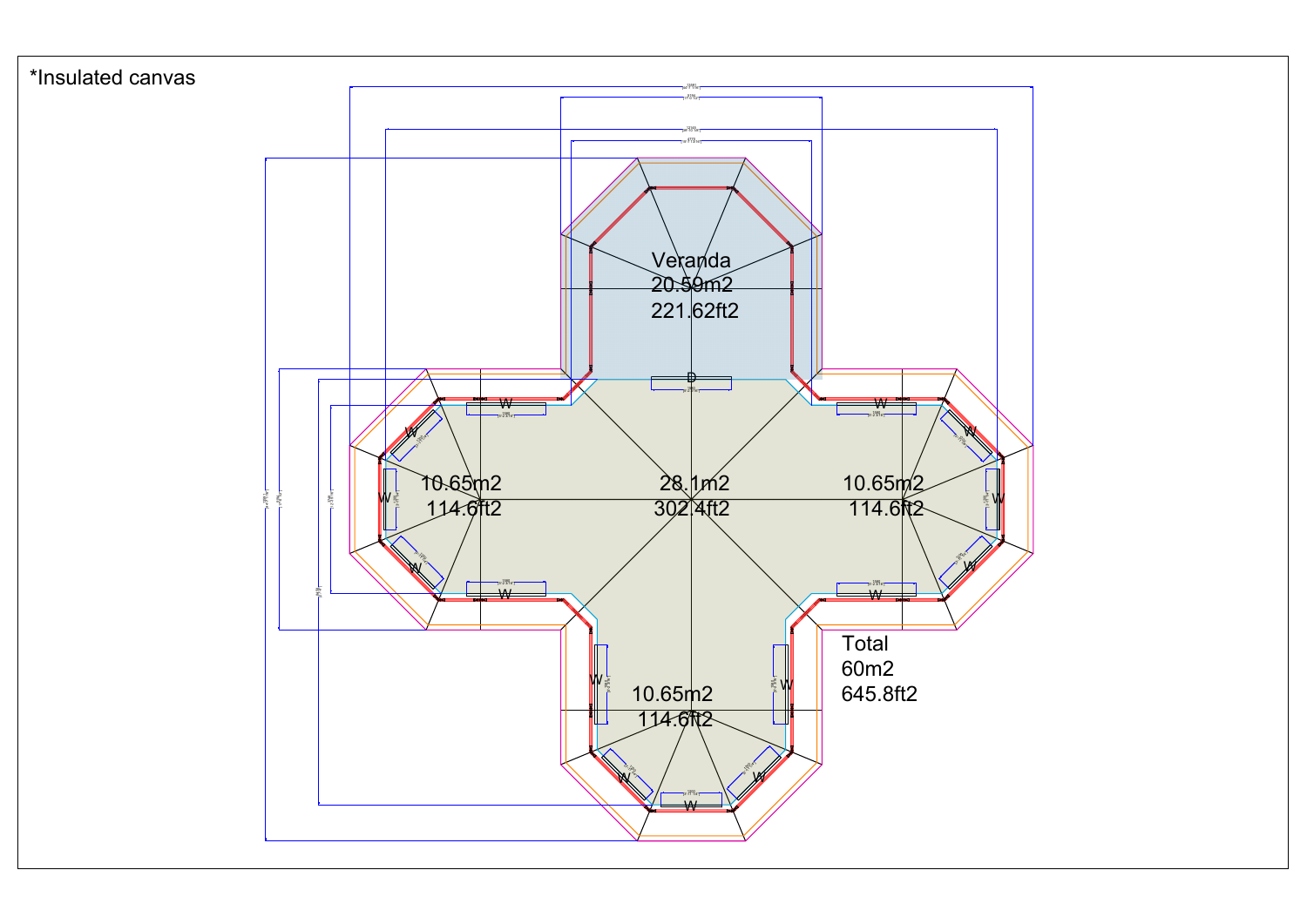![](_page_4_Figure_0.jpeg)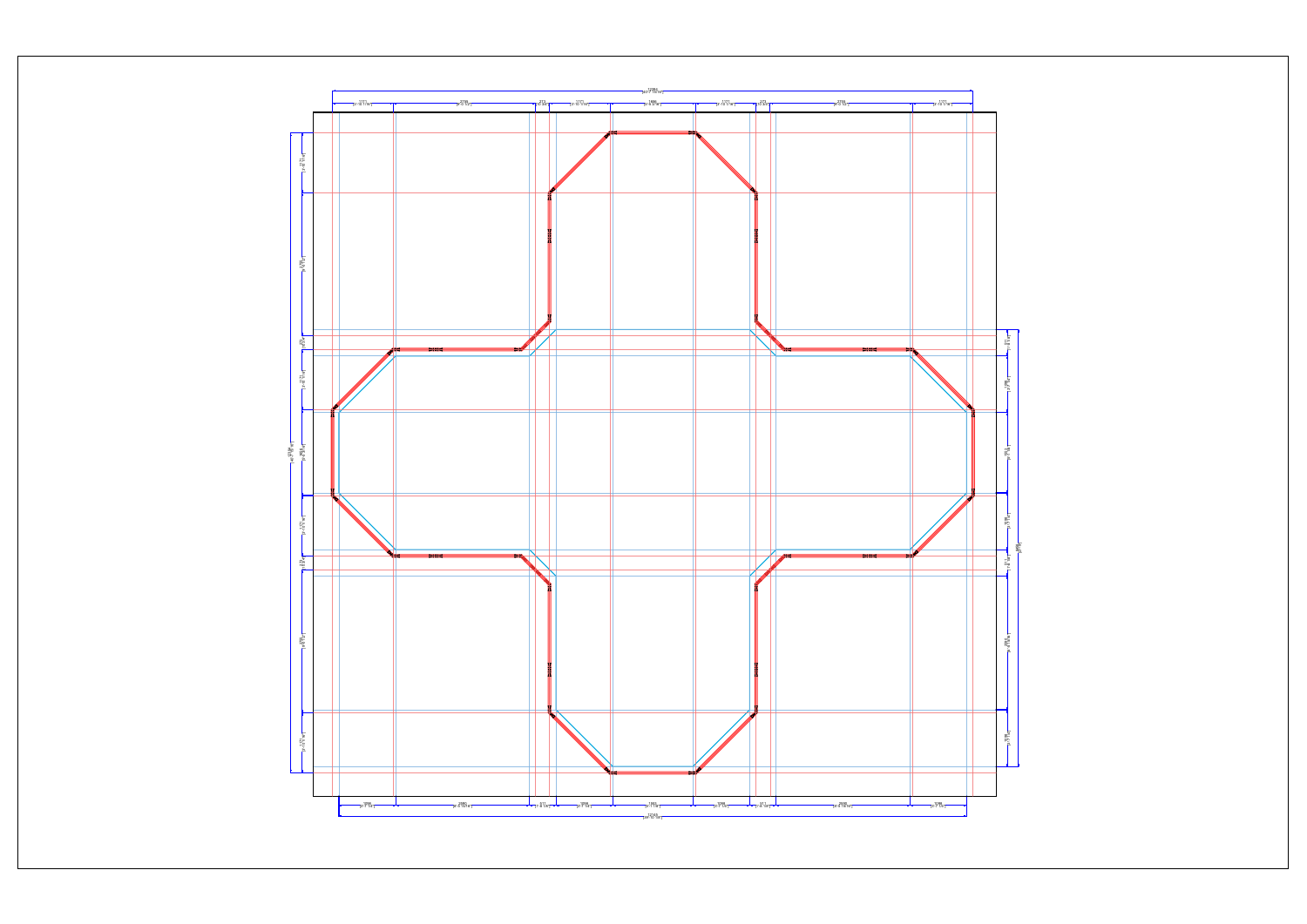![](_page_5_Figure_0.jpeg)